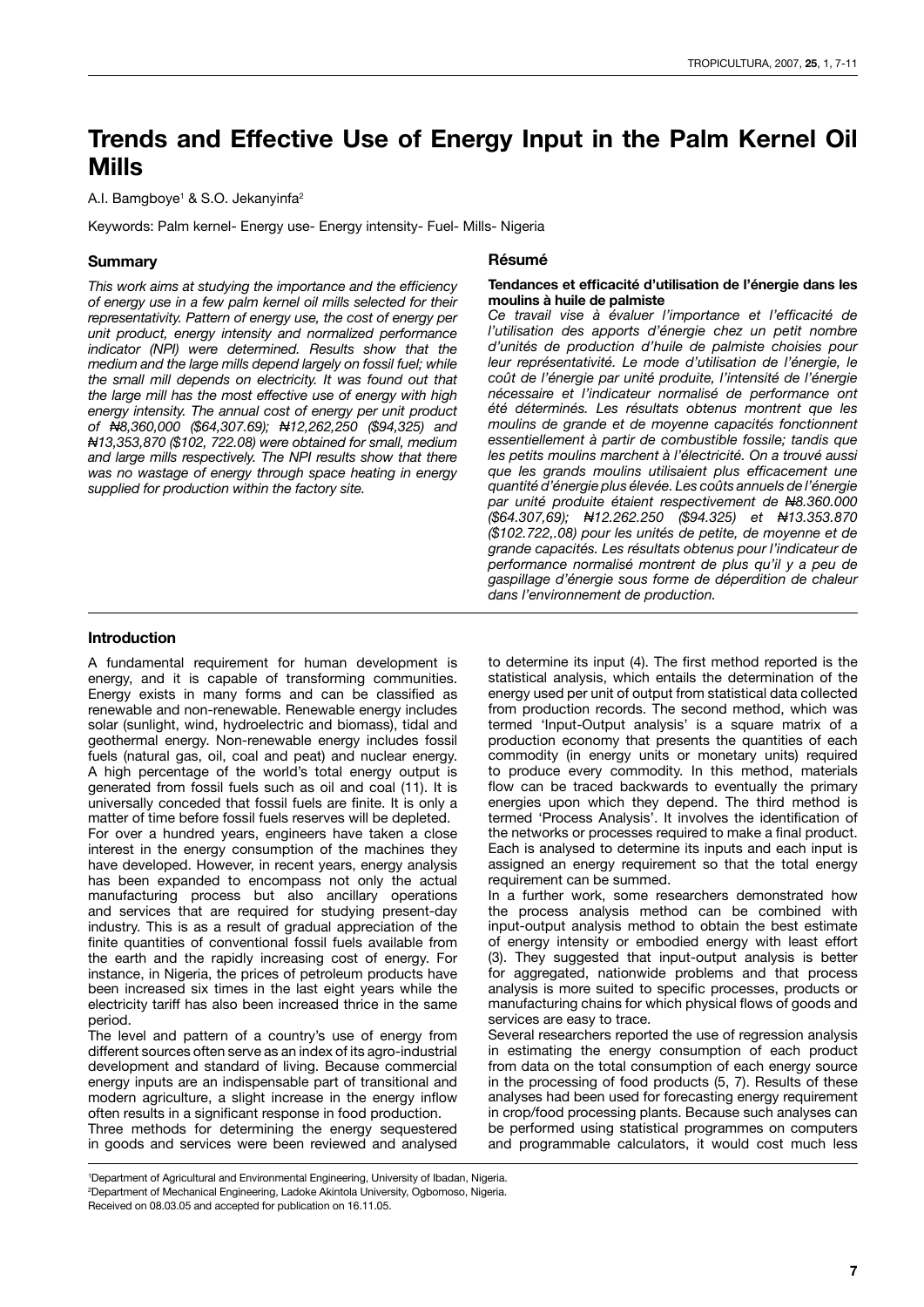than studies based on metering consumption of fuels and electricity for specific unit operations.

In 1987, the Federal Government of Nigeria introduced the Structural Adjustment Programme (SAP) which led to the prohibition of importation of some essential products (including soap, cooking oil and body/hair cream) as policy measures to revive the economy, minimize the dependence on importation and to build a non-oil export based economy.

These policy measures rekindled an interest in agriculture on the part of many Nigerians and Nigerian organizations. The government (federal, state and local) through different agencies such as Agricultural Development Projects (ADPs), Directorate of Foods, Road and Rural Infrastructure (DFFRI) and Federal Institute of Industrial Research Oshodi (FIIRO) made efforts to increase local production of these essential commodities through incentives given to farmers and organizations. This led to the establishment of some cottage industries such as those for soap making, production of cooking oil and body/hair cream (1, 8, 10).

These industries make use of palm kernel oil as the basic raw materials. As a result, demands for palm-kernel oil have been on the increase without any appreciable profit margin to the producers due to high input energy. Hence, the dwindling production of palm-kernel oil in recent time. To be able to maintain economically sustainable level of production of palm-kernel oil, the industry will need to substantially reduce the cost of production. In view of this, attempts should be made for higher efficiency of utilization of fuel, electricity and labour, these being the three major components of manufacturing cost.

A comprehensive study on the energy consumption in the processing operations of palm kernel is vital to enable the management of palm kernel processing mills to develop strategies for better control of their production operations. It will also enable them to modify areas of waste and to properly appraise their energy consumption in planning their production and marketing activities.

# **Material and methods**

# **The study methodology**

The study of energy requirement and consumption patterns in the production of palm-kernel oil were conducted in some selected processing mills located in Osogbo, Ejigbo, Iwo, Ilobu, Ikirun in Osun State and Ibadan, Ogbomoso, Oyo, Iseyin, and Igbeti, in Oyo State of Nigeria.

# **Analysis of Secondary Energy and Production Data**

The historical data collected from all the 40 PKO mills were analysed to determine the efficiency to energy use in each mill. Energy use efficiency-measuring indicators employed include; Normalised Performance Indicator (NPI,) Energy Intensity (EI) and Energy Cost per Unit Product (EC/P). The indicators are discussed as follows:

#### **(i) Normalised Performance Indicator (NPI)**

The total energy consumed for production purpose divided by the total floor area of the factory multiplied by the hours of use factor was used to obtain NPI. For each mill, the calculated NPI value was compared to the standard NPI value quoted by the Energy Efficiency Office (ECO).

NPI = {Total Energy Consumed x use factor} / floor area ....... 1 (Energy Audit for Industry, 1993)

# **(ii) Energy Intensity (EI)**

This indicator gives the amount of energy consumed in producing a unit of the product. It is the sum total of all the energies divided by the output or production index.

EI= {Sum total of all energies} / {Output or production Index} (MJ/litre) ……………………………………………………………. 2

# (iii) **Energy Cost per Unit Product (EC/P)**

This is represented mathematically as,

EC/P= {Total Energy Cost x Energy Intensity} / {Total Energy} (#/litre) ………………………………………………………………. 3

Total Energy Cost was calculated for the different energy sources based on their respective rates and summed together. From the historical energy data collected, the calculated specific energy (that is, intensity) data for the mills were subjected to analysis of variance and Duncan's Multiple Range Test to ascertain significant differences in the specific energy consumption within the same mill and across the mills. This is done with a view to selecting few PKO mills for the experimental aspect of this study.

#### **(IV) The mills were categorized into:**

*Small Mills:* Mills with total production output less that 300,000 litres of PKO per annum.

*Medium Mills:* Mills with total production output between 300,000 and 500,000 litres of PKO per annum.

*Large Mills:* Mills with total production output greater than 500,000 litres of PKO per annum.

# **Results and discussions**

Tables 1 to 3 show the results of the energy use pattern in the palm kernel mill. The ratio of electricity consumption to fuel consumption was 5:1 between 1996 and 1999.

However, a gradual decrease in electrical energy consumption was observed from 1996 to 2002; while the amount of fossil fuel consumption increases in the small mill. However, in the medium mill, there was no appreciable difference in the energy consumption of electricity and fossil fuel. The total average contribution of thermal energy to the total energy consumption was 50.5%. In the large mill, the percentage contribution of fossil fuel was 61.4%. It was evident that both the medium mill and the large mill depend largely on fuel for production. This will likely affect production cost, since more money will be spent on fuel. It has been reported that under the condition of the prevailing fuel cost similar to when this study was carried out, about 30% of the production cost would have been avoided or diverted to other profitable areas of production cost if electricity had been the only source of energy supply (2, 9).

The highest energy cost per unit product of N61.1 (\$0.47) was recorded in the year 2002, while the lowest of N24 (\$0.18) was in the year 1996 in the small mill. However, in the medium mill, the highest cost per unit product of N36.8 (\$0.28) was in the year 2000, while the lowest cost per unit product of N16.43 (\$0.13) was in the year 1997. In the large mill, the cost of energy input per unit product varies from N11.41 (\$0.09) in the year 1996 to N19.52 (\$0.15) in the year 1999. This gave a fairly good cost of energy input. However, the energy input per unit product increases to N44.79 (\$0.35) in 2000 and reduced to N35.42 (\$0.27) and N38.42 (\$0.30) in 2001 and 2002 respectively. All these are still on the high side.

This is due to the sudden increase in the price of fossil fuel by 150% and 300% in 2000 and 2002 respectively in Nigeria. A sharp decline in the supply of electricity from the national grid was also observed. This forced PKO production to rely more on fuel for production; thereby increasing the cost of energy per unit product.

The average cost of energy input per unit product was N25.73 (\$ 0.20) in the large mill, this cost is lower than the average cost of energy input per unit product in the medium and the small mills respectively; the average cost of energy input per unit product in the medium and small mills are N31.85 (\$0.25) and N38.0 (\$0.29) respectively. This indicates that the large mills have the least average energy input per production, an indication of effective use of energy; while the small mills have the highest average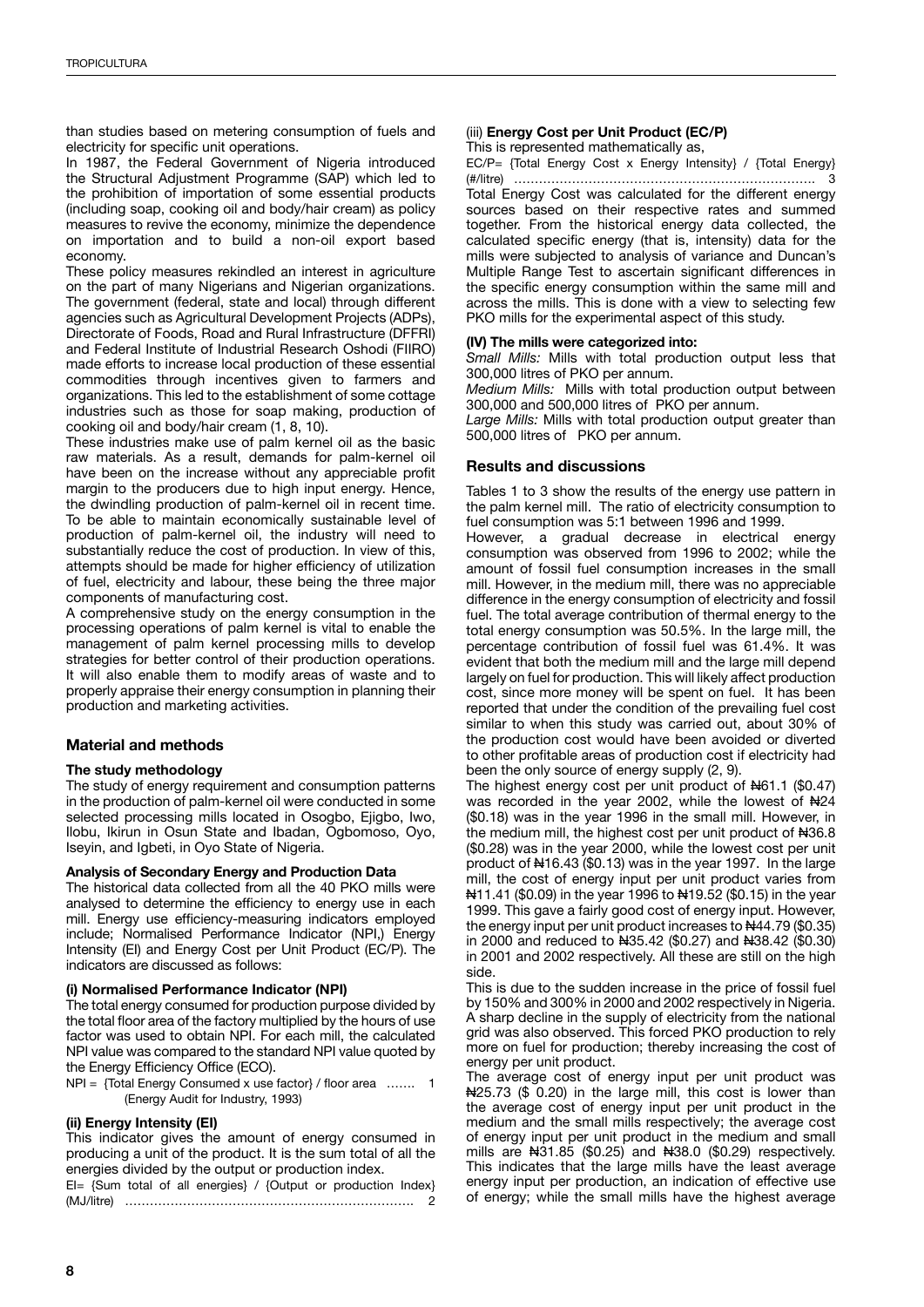| Average yearly energy uses characteristics and production in the small PKO mills studied (1996 - 2002) |            |               |              |                |              |              |             |              |                      |  |
|--------------------------------------------------------------------------------------------------------|------------|---------------|--------------|----------------|--------------|--------------|-------------|--------------|----------------------|--|
| Year                                                                                                   | Annual     |               |              | Total          |              |              | Energy      | Energy       | Normalised           |  |
|                                                                                                        | Production | Electricity   | Fuel         | Energy         | % Share of   | %            | Cost Per    | Intensity    | Performance          |  |
|                                                                                                        | Output     | (GJ)          | (GJ)         | (GJ)           | Electricity  | Share        | Unit Output | (MJ/'000l of | Indicator            |  |
|                                                                                                        | ('000)L    |               |              |                |              | of Fuel      | (N/'000l of | PKO)         | $(GJ/m3$ floor area) |  |
|                                                                                                        |            |               |              |                |              |              | PKO)        |              |                      |  |
| 1996                                                                                                   | 295        | 133.0         | 29.0         | 162.0          | 82.1         | 17.9         | 240         | 549          | 0.85                 |  |
| 1997<br>1998                                                                                           | 285<br>282 | 110.0<br>86.0 | 46.2<br>46.5 | 156.2<br>132.5 | 70.4<br>64.9 | 29.6<br>35.1 | 250<br>266  | 548<br>470   | 0.84<br>0.82         |  |
| 1999                                                                                                   | 242        | 62.0          | 60.1         | 122.1          | 50.8         | 49.2         | 267         | 500          | 0.85                 |  |
| 2000                                                                                                   | 108        | 33.0          | 64.5         | 97.5           | 33.8         | 66.2         | 463         | 900          | 0.92                 |  |
| 2001                                                                                                   | 155        | 50.0          | 65.8         | 115.8          | 43.2         | 56.8         | 563         | 750          | 1.05                 |  |
| 2002                                                                                                   | 170        | 65.0          | 41.9         | 106.9          | 60.8         | 39.2         | 611         | 630          | 1.06                 |  |
| Average<br>Annual                                                                                      | 220        | 77.0          | 50.6         | 127.6          | 60.3         | 39.7         | 380         | 621          | 0.90                 |  |

**Table 1**

**Table 2**

| Average yearly energy uses characteristics and production in the medium PKO mills studied (1996 - 2002) |            |             |       |        |             |          |             |           |                                |  |
|---------------------------------------------------------------------------------------------------------|------------|-------------|-------|--------|-------------|----------|-------------|-----------|--------------------------------|--|
| Year                                                                                                    | Annual     | Electricity | Fuel  | Total  |             | $\%$     | Energy      | Energy    | Normalised                     |  |
|                                                                                                         | Production | (GJ)        | (GJ)  | Energy | % Share of  | Share of | Cost Per    | Intensity | Performance                    |  |
|                                                                                                         | Output     |             |       | (GJ)   | Electricity | Fuel     | Unit Output | (MJ/'000l | Indicator                      |  |
|                                                                                                         | ('000)L    |             |       |        |             |          | (N/'000l of | of PKO)   | (GJ/m <sup>3</sup> )           |  |
|                                                                                                         |            |             |       |        |             |          | PKO)        |           | (GJ/m <sup>2</sup> floor area) |  |
|                                                                                                         |            |             |       |        |             |          |             |           |                                |  |
| 1996                                                                                                    | 477        | 135.0       | 100.0 | 235.0  | 57.4        | 42.6     | 169.6       | 493       | 0.65                           |  |
| 1997                                                                                                    | 471        | 114.5       | 98.0  | 212.5  | 54.0        | 46.0     | 164.3       | 451       | 0.75                           |  |
| 1998                                                                                                    | 435        | 118.0       | 97.5  | 215.5  | 54.8        | 45.2     | 201.8       | 495       | 0.88                           |  |
| 1999                                                                                                    | 387        | 83.6        | 103.0 | 186.6  | 44.8        | 55.2     | 248.0       | 482       | 0.94                           |  |
| 2000                                                                                                    | 264        | 53.0        | 133.7 | 186.7  | 28.4        | 71.6     | 368.6       | 707       | 0.97                           |  |
| 2001                                                                                                    | 300        | 110.0       | 85.5  | 195.5  | 56.3        | 43.7     | 553.0       | 652       | 0.87                           |  |
| 2002                                                                                                    | 360        | 94.3        | 105.4 | 199.7  | 47.2        | 52.8     | 524.0       | 555       | 0.52                           |  |
| Average                                                                                                 | 385        | 101.2       | 103.3 | 204.5  | 49.5        | 50.5     | 318.5       | 548       | 0.80                           |  |
| Annual                                                                                                  |            |             |       |        |             |          |             |           |                                |  |

**Table 3 Average yearly energy uses characteristics and production in the large PKO mills studied (1996 - 2002)** Year Annual Production **Output** ('000)L **Electricity** (GJ) Fuel (GJ) Total Energy  $(GJ)$ % Share of **Electricity**  $0/$ **Share** of Fuel **Energy** Cost Per Unit **Output** (N/'000l of PKO) Energy Intensity (MJ/'000l of PKO) Normalised Performance Indicator (GJ/m3 floor area) 1996 829 185 280 465 39.8 60.2 114.14 561 0.55 1997 694 149 260 409 36.4 63.6 114.88 589 1.05 1998 515 129 230 359 35.9 64.1 185.64 697 0.95 1999 434 120 194 314 38.2 61.8 195.15 724 0.87 2000 249 56 385 441 12.7 87.3 447.85 1.06 2001 371 160 135 295 54.2 45.8 359.11 795 0.93 2002 542 218 194 412 52.9 47.1 384.23 760 0.95 Average Annual 519 145.3 239.7 385 38.6 61.4 257.29 842 0.95 1771<br>795<br>760

energy input per production, indicating increase in the cost of production. In the small mill, the annual production was 220,000 litres and the total cost of energy input annually was N8,360,000.00 (\$64,307.69). This value increased in the medium mill with the annual production capacity of 385,000 litres, to N12,262,250.00 (\$94,325); and the cost of energy input per year was N13,353,870.00 (\$102,722.08) for the annual production of 519,000 litres of oil per year. Though the amount of money spent on energy was high in the large mill with the highest quantity of material processed, yet it was obvious that it was more efficient than the other mills in terms of energy utilization.

As the energy intensity increases, a decline in the production index was observed in all the mills. This is an indication of inefficient domestic energy utilization in the mills. The energy intensity used varied over the seven-year period under review. It varies from 0.47MJ/l in 1998 to 0.9MJ/ l in 2000 in the small mills (Table 1); 0.45MJ/l in 1997 to 0.71MJ/l in 2000 in the medium mills (Table 2); and 0.56MJ/l in 1996 to 1.77MJ/l in 2000 in the large mills (Table 3). It is evident that the highest energy intensity recorded was in the year 2000 for all the category of mills. This is due to the unsteady supply of electricity from the national grid, and the upward review of prices of petroleum products in Nigeria between 2000 and 2002. This explains the increase in energy intensity in all the mills from year 2000 to 2002 compared with the preceding years. The average energy intensity of 0.62MJ/l was obtained in the small mill, 0.55MJ/l in the medium mill and 0.84MJ/l in the large mill. This clearly shows that the large mills have the highest energy intensity,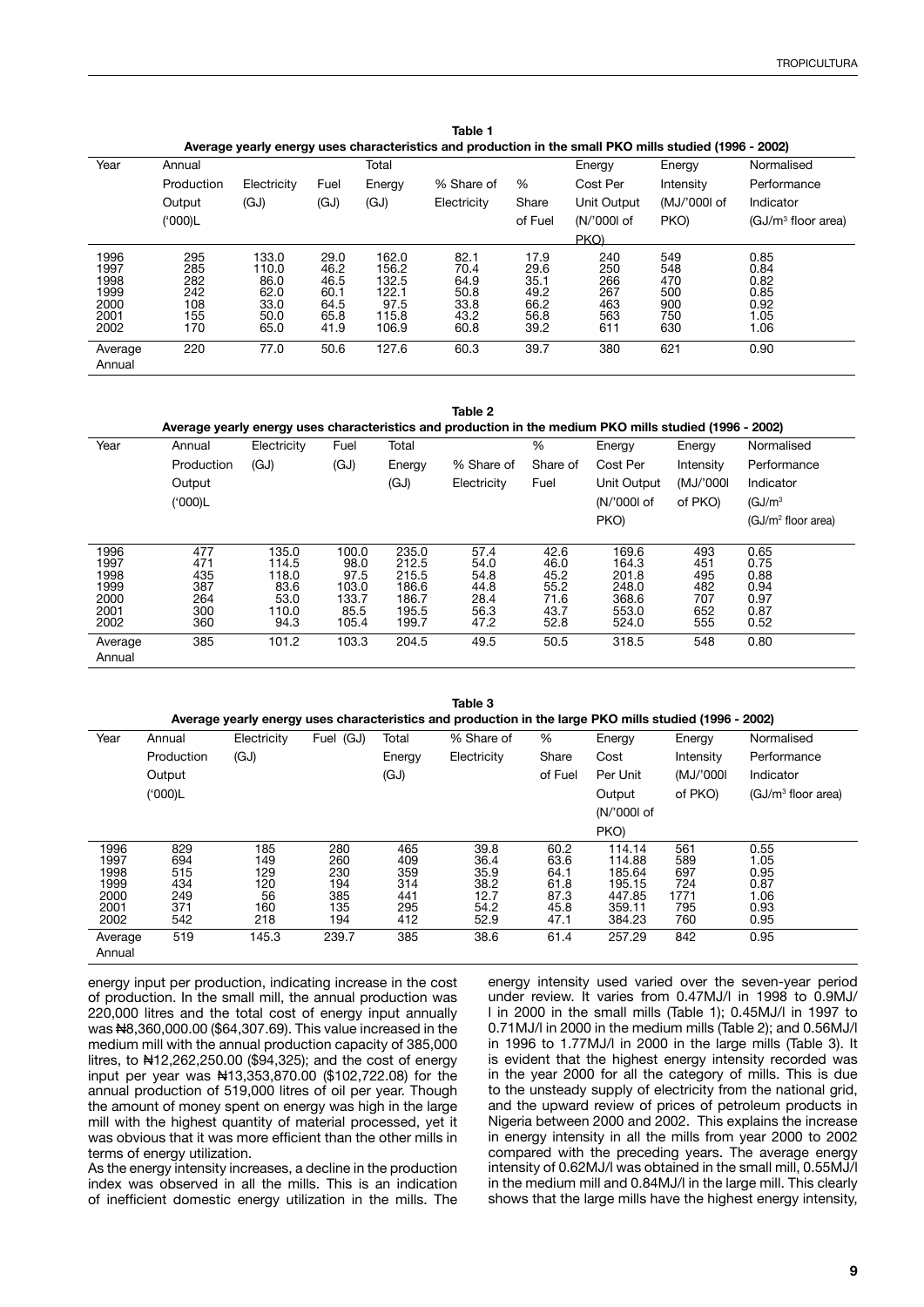–



Figure 1: Relationship between Total Energy Consumption per Year and Annual Production from



477 471 435 387 264 300 360

while the medium mills have the least.

 $\overline{a}$ 

 $\overline{0}$ 

50

100

 $\vec{a}$ 

The average seven-year NPI values in all the PKO mills ranged from 0.80GJ/m<sup>2</sup> to 0.94GJ/m<sup>2</sup>. These values fall below the standard NPI fair range of 0.94 GJ/m<sup>2</sup> to 1.33GJ/  $m<sup>2</sup>$  (11). This indicates that the assessment of energy use in all the categories of mills were good. This also shows that there was no wastage through space heating in energy supplied for production within the factory buildings.

 During the seven production years under review, it was observed that the energy consumption per year can be predicted by the quantity of PKO production from the small and the medium mills (Figures 1 and 2). The coefficient of determination ( $R^2 = 0.89$  and 0.85) obtained for small and the medium mills respectively indicated that the total energy used could to some extent explain the variation in PKO production output. However, other factors such as

maintenance, management skill, and attitude of the mill's operators were observed to also affect energy consumption in PKO production. Generally in the small and medium mills, a decline in the quantity of PKO produced was observed with a decrease in the energy consumption between 1996 and 2000. This may be attributed to the instability in the energy supply in the country with a steady rise in the price of petrol. However, from Figure 3, there is no clear pattern in the relationship between energy consumption and the quantity produced in the large mills. The coefficient of determination  $(R<sup>2</sup> = 0.39)$  obtained further indicated that the quantity of PKO output cannot be used alone to predict the total energy input. This suggests the presence of other factors such as the age of mills, maintenance, type of equipment, and level of mechanization that may account for the effective use of energy other than the quantity of PKO being produced.